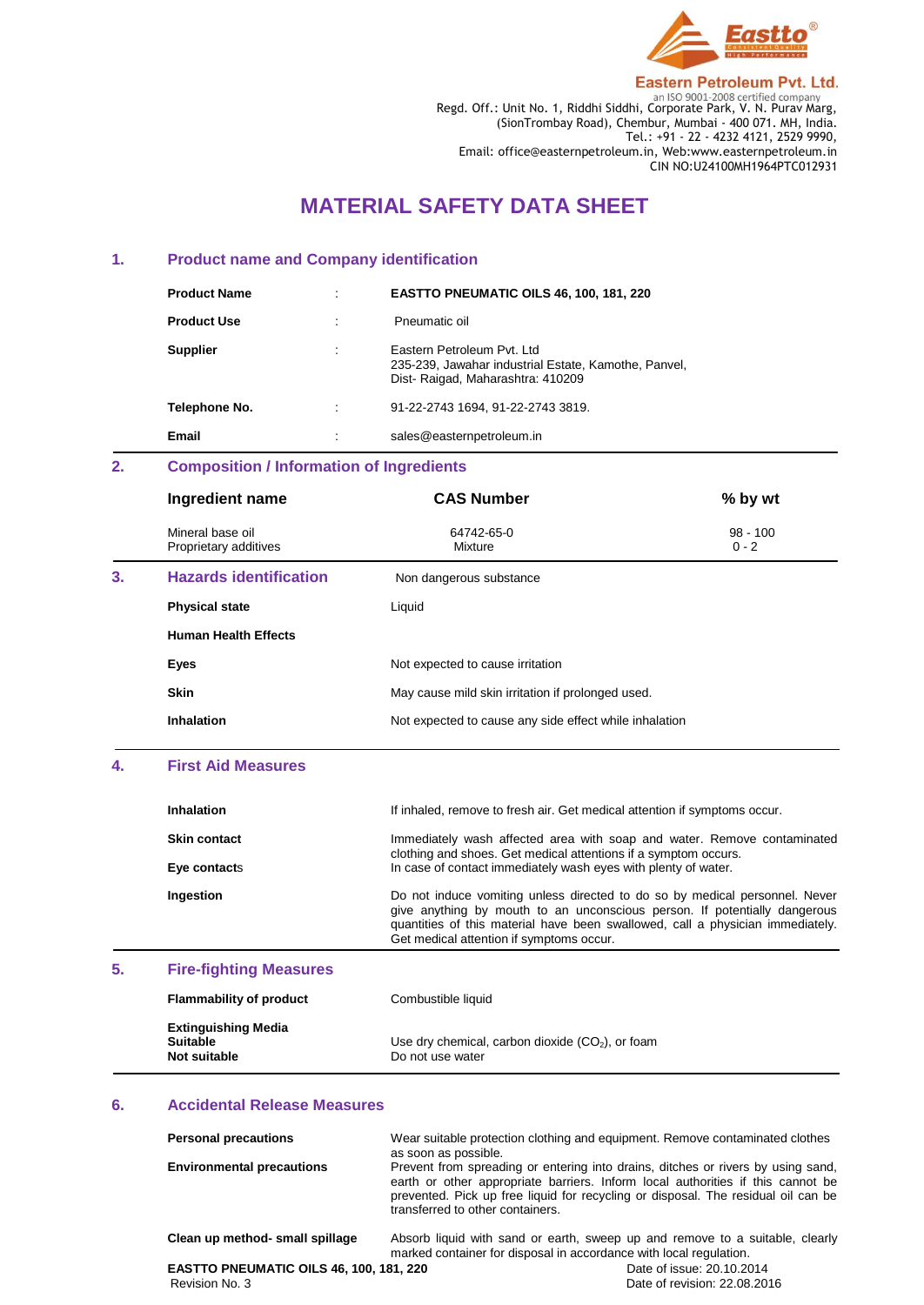

Regd. Off.: Unit No. 1, Riddhi Siddhi, Corporate Park, V. N. Purav Marg, (SionTrombay Road), Chembur, Mumbai - 400 071. MH, India. Tel.: +91 - 22 - 4232 4121, 2529 9990, Email: office@easternpetroleum.in, Web:www.easternpetroleum.in CIN NO:U24100MH1964PTC012931

|    | Clean up methods - large spillage                                                                                                 | Prevent from spreading by making a barrier with sand, earth or other<br>containment material. Reclaim liquid directly or in an absorbent. Dispose of as for<br>small spills.                                                                                                                     |  |  |
|----|-----------------------------------------------------------------------------------------------------------------------------------|--------------------------------------------------------------------------------------------------------------------------------------------------------------------------------------------------------------------------------------------------------------------------------------------------|--|--|
| 7. | <b>Handling and Storage</b>                                                                                                       |                                                                                                                                                                                                                                                                                                  |  |  |
|    | Handling                                                                                                                          | Handle in accordance with good industrial hygiene and safety practices. If<br>handled at elevated temperatures or with high speed mechanical equipment,<br>vapors or mists might be released and require a well ventilated workplace.                                                            |  |  |
|    | <b>Storage</b>                                                                                                                    | Store at ambient temperature or with lowest necessary heating as required for<br>ease of handling.                                                                                                                                                                                               |  |  |
| 8. | <b>Exposure Controls / Personal Protection</b>                                                                                    |                                                                                                                                                                                                                                                                                                  |  |  |
|    | <b>Control parameters</b>                                                                                                         | Use under well ventilated areas                                                                                                                                                                                                                                                                  |  |  |
|    | Personal protection equipment                                                                                                     |                                                                                                                                                                                                                                                                                                  |  |  |
|    | <b>Respiratory protection</b><br><b>Hand protection</b><br>Eye protection<br>Skin and body protection<br><b>Hygienic measures</b> | Avoid inhalation use suitable mask with filter if necessary.<br>Wear oil-resistant protective gloves if there is a risk of skin contact.<br>For eyes protection wear safety goggles.<br>Use protective cloths and gloves.<br>Act in accordance with good industrial Hygiene and safety practice. |  |  |

# **9. Physical and Chemical Properties**

| <b>CHARCTERISTICS</b>                  | 46        | 100       | 181       | 220       |
|----------------------------------------|-----------|-----------|-----------|-----------|
| Physical state                         | Liauid    | Liauid    | Liauid    | Liquid    |
| Odour                                  | Mild      | Mild      | Mild      | Mild      |
| Kinematic viscosity $@$ 40 $^0$ C, cst | 46        | 100       | 180       | 220       |
| Solubility in water                    | Insoluble | Insoluble | Insoluble | Insoluble |
| pH                                     | N.A       | N.A       | N.A       | N.A       |
| Flash point <sup>"</sup> C             | 200       | 210       | 220       | 220       |

# **10. Stability and Reactivity**

|     | <b>Reactivity and stability</b><br><b>Conditions to avoid</b><br><b>Hazardous decomposition products</b> | Stable at normal conditions and decomposes at higher temperature<br>Excessive heating and highly oxidizing agents<br>Hazardous decomposition products are not expected to form during normal                                         |
|-----|----------------------------------------------------------------------------------------------------------|--------------------------------------------------------------------------------------------------------------------------------------------------------------------------------------------------------------------------------------|
|     | Hazardous polymerization                                                                                 | storage<br>Under normal conditions of storage and use, polymerization will not occur                                                                                                                                                 |
| 11. | <b>Toxicological Information</b>                                                                         |                                                                                                                                                                                                                                      |
|     | Potential chronic health effects<br>Carcinogenicity                                                      | No known significant effects or critical hazards.                                                                                                                                                                                    |
| 12. | <b>Ecological Information</b>                                                                            |                                                                                                                                                                                                                                      |
|     | <b>Environment effect:</b>                                                                               | Will not have chronic effect on aquatic environment                                                                                                                                                                                  |
| 13. | <b>Disposal considerations</b>                                                                           |                                                                                                                                                                                                                                      |
|     | Waste disposal procedure:                                                                                | Place contaminated materials in a disposable container and dispose of in<br>accordance with Local, State environmental regulations and contact local<br>environment and health authorities to get the permission for waste disposal. |
| 14. | <b>Transport Information</b>                                                                             | Not classified as hazardous for transport (DOT, TDG, IMO/IMDG, IATA/ICAO)                                                                                                                                                            |
| 15. | <b>Regulatory Information</b>                                                                            | Not classified as hazardous                                                                                                                                                                                                          |